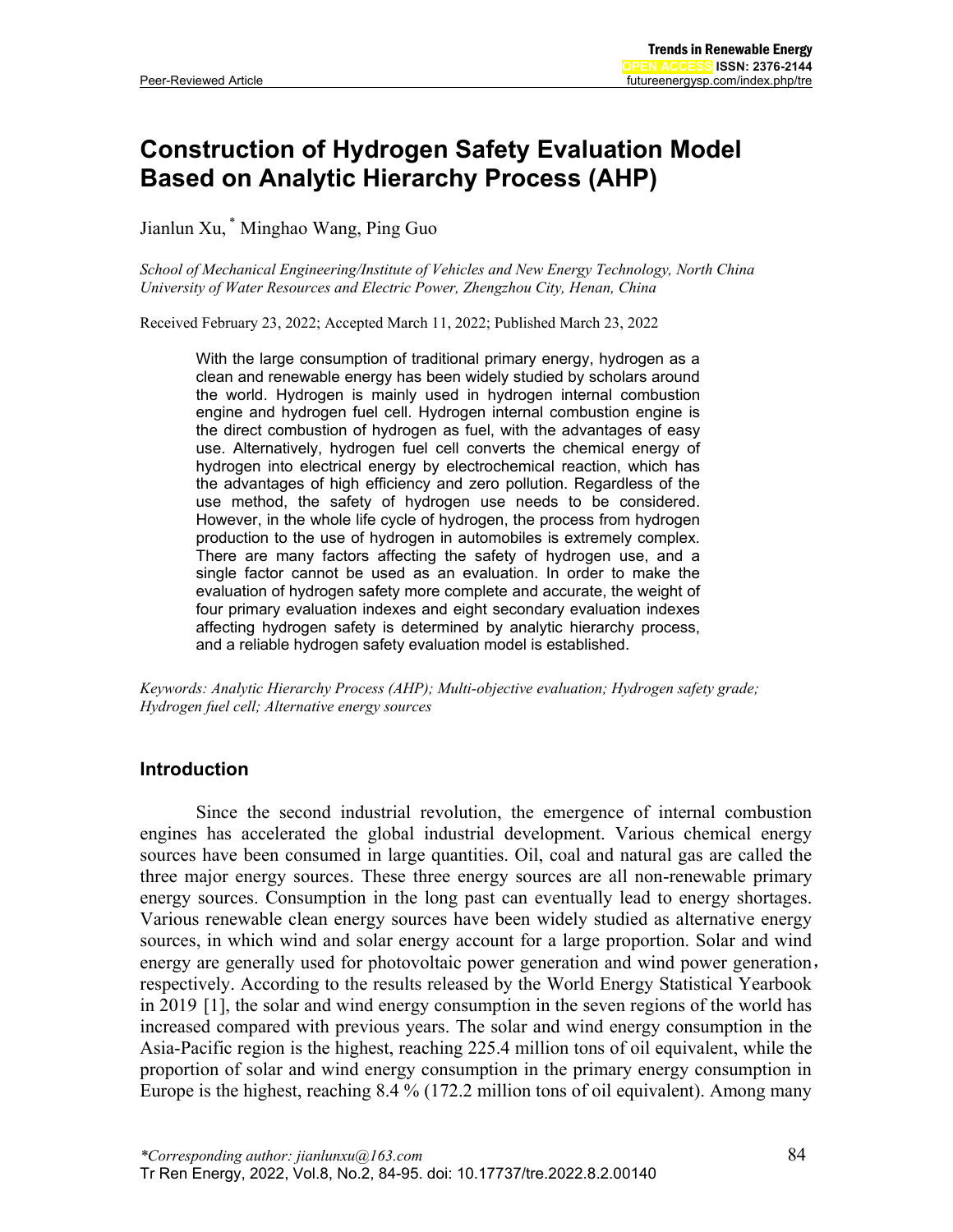countries in the world, China's solar and wind energy consumption is 143.5 million tons of oil equivalent, ranking first in the world. The proportion of solar and wind energy consumption in primary energy consumption in Germany is the highest, which is 14.6 % (47.3 million tons of oil equivalent).

Solar energy and wind energy can be used to generate electricity as alternative energy as an alternative to coal. As the power device of many large and small machinery, internal combustion engines are mainly fueled by oil, and new alternative fuels for vehicles need to be found [2]. At present, vehicle alternative fuels can be divided into three categories, *i.e.,* gas (like natural gas, hydrogen) [3,4], battery (such as pure electric and fuel cells) [5,6], and alcohols (methanol, ethanol, butanol, dimethyl ether) [7,8]. Methane and alcohol alternative fuels are essentially hydrocarbon fuels. Compared with gasoline and diesel, they will reduce  $CO$ ,  $CO<sub>2</sub>$  and unburned hydrocarbons (HC) emissions during combustion. When emission regulations are more stringent, these alternative fuels are no longer applicable. Hydrogen only contains hydrogen, and the product after combustion is water, which is a real clean energy.

Hydrogen as fuel has the advantages of high efficiency, no pollution, high calorific value and easy access. Hydrogen is an ideal alternative fuel for vehicles, but due to its low density, in order to improve its energy density per unit volume, it is necessary to use high-pressure storage technology. High pressure means high risk. From hydrogen production to storage and transportation to use, every step should consider the safety of hydrogen. Generally speaking, hydrogen security includes hydrogen supply station security, hydrogen supply system (equipment for storing and transporting hydrogen, combination of pipelines and accessories) security, hydrogen transportation system security, collision security and vehicle security. The hydrogen safety in this paper mainly refers to the hydrogen safety of hydrogen fuel cell vehicles. The safety problems of fuel cell vehicles mainly include four aspects: hydrogen storage safety, hydrogen transportation safety, hydrogen collision safety and hydrogen application. In order to make the evaluation of hydrogen safety more comprehensive and intuitive, this study established a hydrogen safety evaluation model.

### **Construction of Hydrogen Safety Evaluation Model**

The main construction idea of hydrogen safety evaluation model is as follows. Firstly, hydrogen safety is divided into five safety levels according to the gradient theory, and then the appropriate primary and secondary evaluation indexes are selected according to the linear correlation degree. Then, the weight of each evaluation index is calculated by analytic hierarchy process (AHP). Finally, the membership matrix of power following energy management strategy is determined according to the official statistics, simulation data and entity store survey data under power following strategy, and the hydrogen safety level of power following strategy is obtained.

### Hydrogen Safety Grade

Hydrogen safety means that there is no danger, harm or loss in the process of using hydrogen. There are no hidden dangers in storage and use, which are exempt from unacceptable hazards. Hydrogen safety is the control of the damage to human life, material and the environment that the operating level of the system may cause to an acceptable level. Therefore, hydrogen safety is subjective dynamic fuzzy. If we want to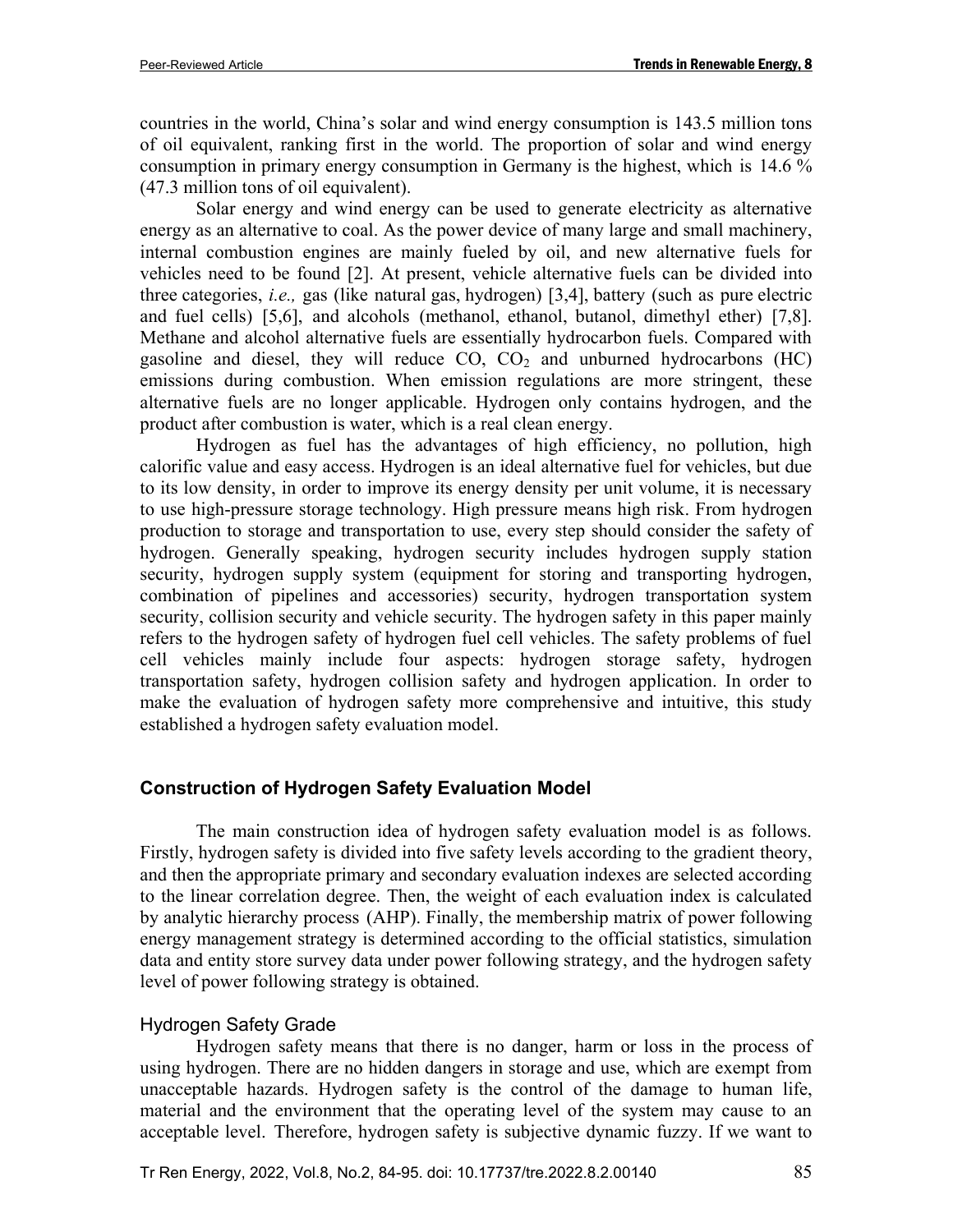accurately evaluate hydrogen safety, we must well define the safety levels of storage, use, and collision. Hydrogen safety experts believe that the safety state of hydrogen can be divided into grades according to the cascade theory. Hydrogen safety can usually be divided into five or seven grades. Among them, the five levels mainly include very safe, safe, general, unsafe and very unsafe. The seven grades are divided into seven levels as very safe, safe, safer, general, less safe, unsafe and very unsafe. This paper chooses the first classification system.

#### Hydrogen Safety Evaluation Principles

To establish a comprehensive evaluation index system of hydrogen safety, a set of representative indicators that can reflect the impact of various aspects of hydrogen safety (such as storage, transportation, collision and application) is selected first. These indicators can accurately show the quantitative judgment of the evaluation objectives of hydrogen safety [9]. Therefore, the selection of hydrogen safety comprehensive evaluation index should follow the following principles:

(1) Scientific: When selecting hydrogen safety evaluation indexes, the number of typical representative indexes should be appropriate and reasonable. On the other hand, must be able to accurately reflect the evaluation objectives, scientific basis for support.

(2) Distinguishing independence: Each factor and sub-factor should not only have its own independence, but also have a certain correlation with other factors and subfactors. There are levels and depths between evaluation factors and sub-factors, forming a complete and independent system.

(3) Comparative quantitative practice: The indicators can be compared with each other. Qualitative analysis and quantitative analysis can be conducted. In addition, the selected indicators must be simple and easy to take, practical operability, for us to carry out statistics and analysis.

(4) Practical and effective: The purpose of hydrogen safety evaluation is to better serve the safety of energy management strategy of extended range fuel cell car, and ultimately achieve the purpose of optimizing energy management strategy. Therefore, we should choose those indicators that can actually help us effectively improve the hydrogen safety of automobiles.

(5) Objective and reliable: In order to make the final evaluation results accurate and effective, and truly have reference value, all selected indicators must ensure the reliability of data sources and the objectivity of evaluation indicators.

The design and determination of evaluation indicators should follow the above principles. The common methods of screening indicators are: qualitative analysis, sorting, correlation analysis and so on. Qualitative analysis method is based on the selected indicators of evaluation principles for qualitative analysis, and deletes some indicators with poor practicability and scientific objectivity [10]. The ranking method ranks all indicators according to importance, practicality and quantifiable degree, and the former is the optional indicator. Correlation analysis needs to classify the indicators, analyze the correlation of the same type of indicators, merge the indicators with high correlation, and finally obtain a relatively reasonable and comprehensive evaluation index system [11].

### Hydrogen Safety Evaluation Method

There are many factors in the hydrogen safety evaluation system of extendedrange hydrogen fuel cell vehicles. How to select the indicators is a multi-objective and multi-criteria problem. Therefore, the conventional linear structure was unable to clearly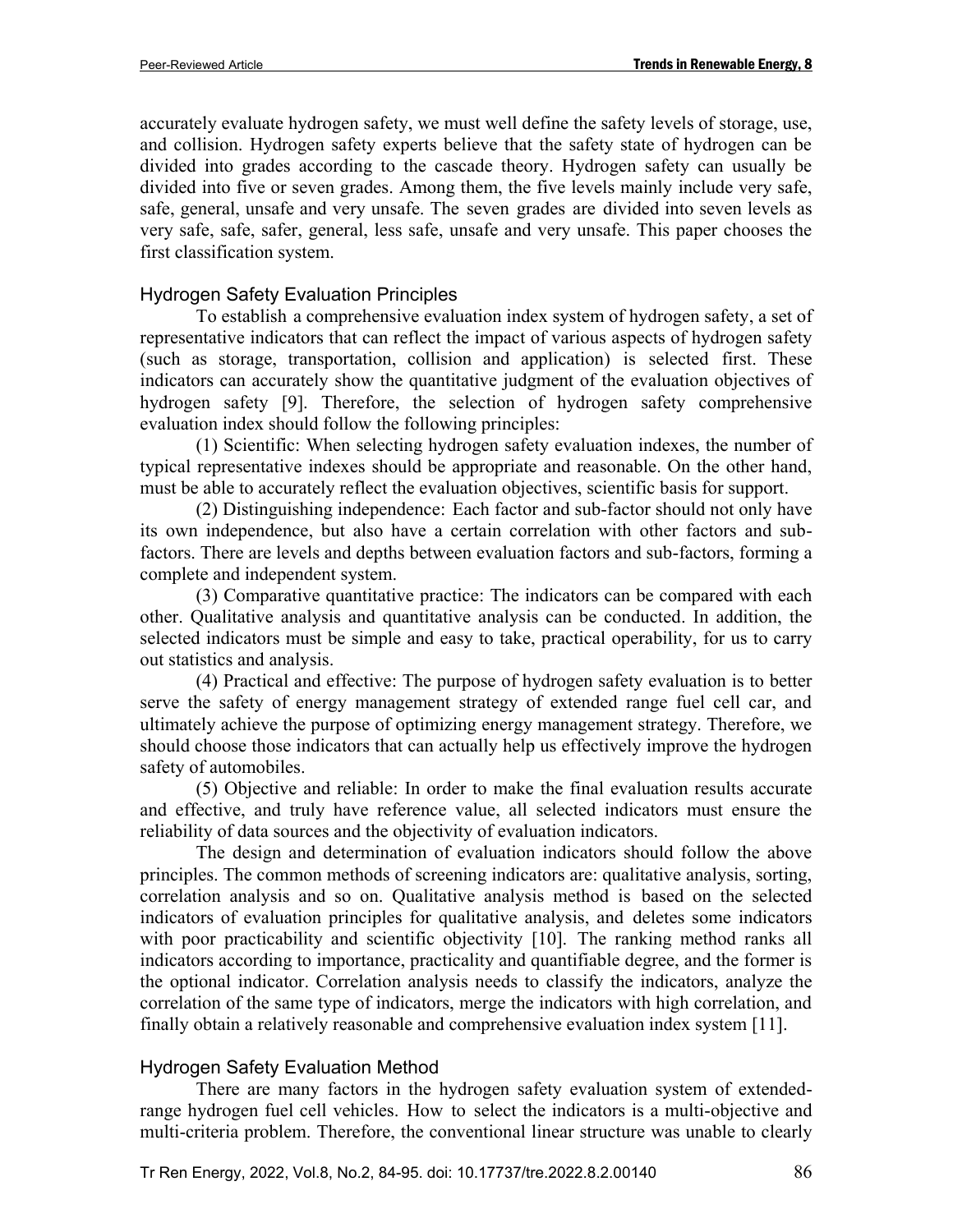express the internal relationship of each index and the various evaluation objectives and needs of each evaluation object [12]. In this paper, the extended range fuel cell vehicle hydrogen safety evaluation is prepared to apply AHP three-level hierarchical analysis. The evaluation object is divided into several objectives according to the logical relationship classification, and then each objective is divided into several sub-objectives in turn, forming a complete tree structure of the target layer, the criterion layer and the index layer, until the object can be quantitatively and qualitatively analyzed. There are many methods for hydrogen safety evaluation, such as BP neural network method, multiobjective comprehensive evaluation method, analytic hierarchy process, fuzzy comprehensive evaluation method, and expert evaluation method. Each method has its own advantages and disadvantages [13]. According to the characteristics of hydrogen security, the analytic hierarchy process is finally selected.

Analytic Hierarchy Process (AHP) can deal with complex and fuzzy problems simply and effectively, which is suitable for the problems that cannot be quantitatively analyzed. This is a simple, effective and practical multi-criteria decision-making method proposed by Professor T. L. Saaty [14]. Usually there are many factors in a system, and the evaluation of the system is composed of the weight ratio of each target. The objective evaluation results of the system are composed of the evaluation results of each subobjective according to the weight ratio, so a complete multi-level tree evaluation model is obtained. The establishment of multi-level tree evaluation model often uses analytic hierarchy process (AHP). Analytic hierarchy process has the following characteristics [15]:

(1) Not complex and understandable. AHP analytic hierarchy process is simple, and four steps are clear. The analysis process is clear and easy to understand. Moreover, the analytic hierarchy process software can help us establish the model, which uses the root method or sum product method for weight calculation, making the calculation results more scientific and effective.

(2) Flexible and practical. AHP analytic hierarchy process can not only quantitatively analyze but also qualitatively analyze. It can use the relative scale to consider the non-quantifiable factors and theoretical factors. All the factors are organically combined. It breaks the traditional thinking mode and proves that it can be used not only for quantitative analysis but also for qualitative analysis. It is widely used in material distribution, overall analysis, program evaluation and planning scenarios.

(3) Systematic. There are three types of decision-making: The first is to treat the problem as a whole system, so as to make decisions in the research environment of the target system, including all components of the system and the relationship between them. The second is the causal inference. In most of the less complex decisions, the causal logic is basic, simple and convenient, making it the basis of thinking for people to judge and choose things in daily life. The last one is the way of decision-making thinking, because most of the systems have hierarchical relationships. AHP can reflect the decision-making characteristics of such systems, and can be extended and studied more complex systems.

The analytic hierarchy process is modeled according to the following four steps:

(1) The first step is to establish a hierarchical structure model;

(2) The second step constructs all the judgment matrix of each level;

(3) The third step is to conduct hierarchical single sorting and consistency test according to the judgment matrix;

(4) The fourth step is hierarchical sorting and consistency test.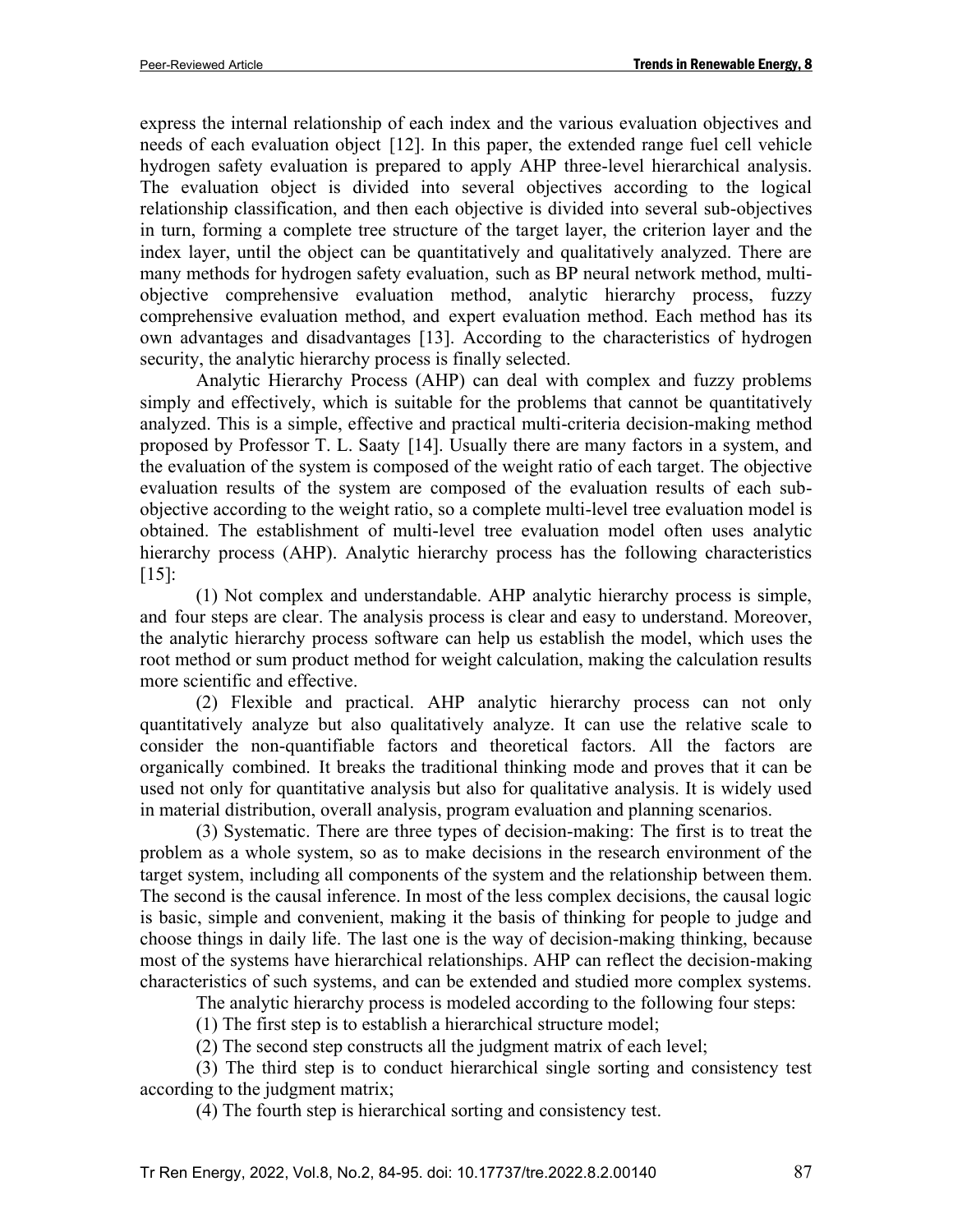### Hydrogen Safety Index

In general, hydrogen safety evaluation includes four aspects: hydrogen storage, hydrogen transportation, hydrogen collision safety and hydrogen application. According to these four first-level hydrogen safety evaluation indexes, the following four first-level hydrogen safety evaluation indexes and eight second-level evaluation indexes are set up.

### *Hydrogen Storage*

Hydrogen storage is divided into hydrogen storage in hydrogenation station and vehicle storage. At present, there are three main hydrogen storage methods, including high pressure hydrogen storage method, liquid hydrogen storage method and solid hydrogen storage method. High-pressure hydrogen storage method, also known as gaseous hydrogen storage method, is to store hydrogen in a specific container with high pressure, similar to CNG cylinders of natural gas vehicles. Its advantage is that compared with the other two storage methods, it has low cost and high hydrogen storage density, and its disadvantage is relatively low security. The second method of liquid hydrogen storage is to liquefy hydrogen at the ultra-low temperature of 20.28 K ( $-$  252.77 °C), and then it is stored in a specific cryogenic vessel. Its hydrogen storage density is the largest of the three methods, but it is high cost and has a large subsidiary system, so it is not suitable for vehicles. The third solid hydrogen storage method, according to the physical adsorption or chemical reaction mechanism of solid hydrogen, hydrogen is stored in some specific solid materials, and then released through the corresponding reaction when used. Solid-state storage is often safe, efficient and high-density, which is the most promising storage method after gaseous storage and liquid storage. At present, the common solid hydrogen storage materials include alloys, nanoparticles and other materials. Its advantages are relatively safe and have good stability, and the disadvantage is high cost  $[16]$ .

### *Hydrogen Transportation*

There are many commonly used hydrogen production methods. The most commonly used methods are steam reforming of natural gas and electrolysis of water. Large quantities of hydrogen production need to transport hydrogen from the hydrogen station to the hydrogenation station. The most common way of hydrogen transportation is through the pipeline, that is, from the hydrogen storage equipment through the pipeline, gas valve, pressure relief valve and other devices to the fuel cell hydrogen supply. The material and pressure of hydrogen transmission pipeline are the two most critical factors in the process of hydrogen transmission. Due to the small volume energy density of hydrogen itself and the need for high pressure transportation, it is easy to produce "hydrogen embrittlement" phenomenon on the pipe in this process [17].

### *Hydrogen Collision*

Hydrogen is likely to collide whether in the process of transportation or in the process of vehicle use. Hydrogen storage or transmission device is easily damaged to produce hydrogen leakage.

(1) Leakability: Hydrogen is the lightest gas, which is more prone to small pore leakage than other fuel gases. Once leakage occurs, hydrogen will rapidly diffuse.

(2) High voltage: For extended-range hydrogen fuel cell vehicles, the vehicle is equipped with a high voltage power circuit, and the voltage of the energy storage system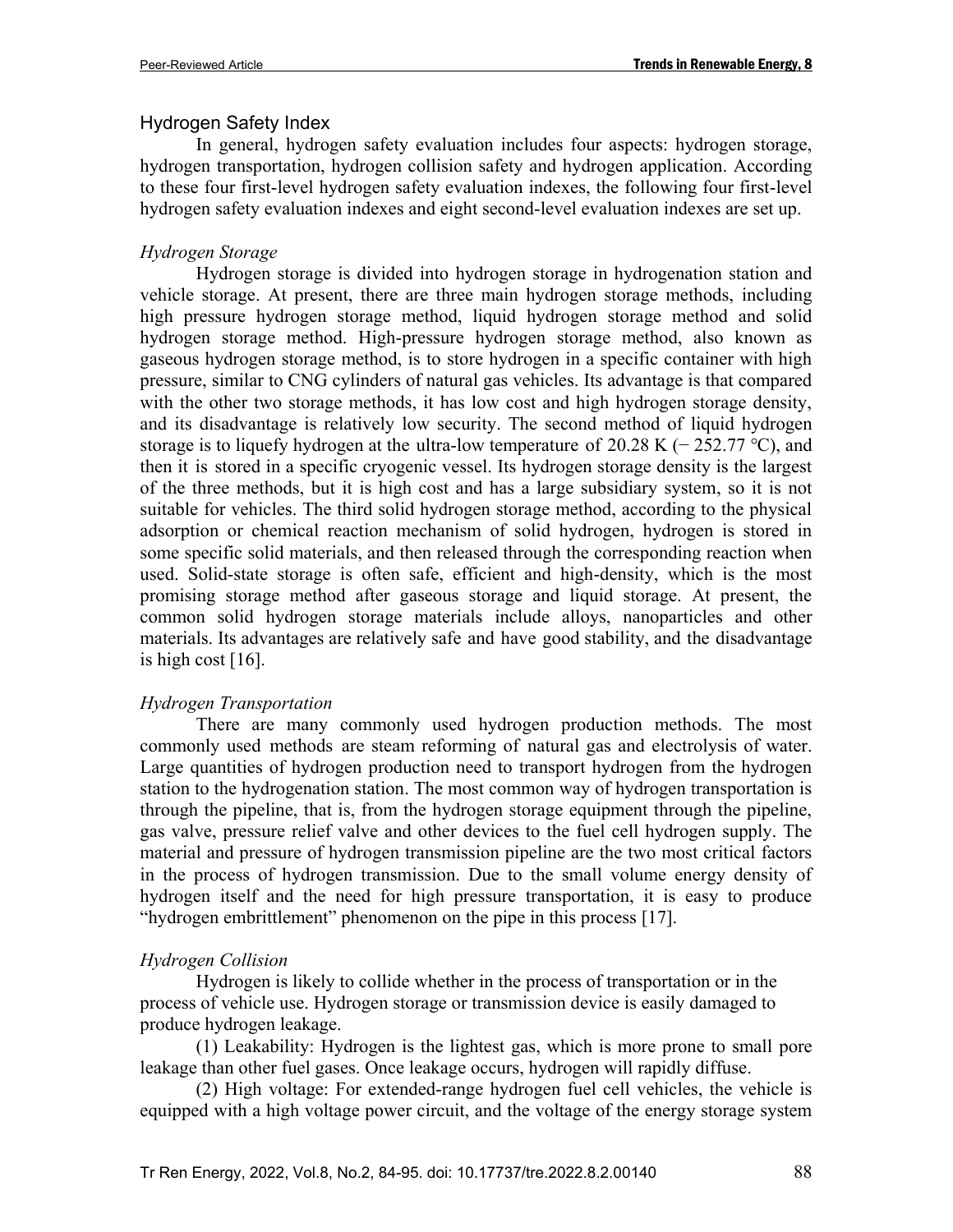composed of power batteries is far beyond the safety voltage. Therefore, accidents such as electric shock, short circuit and electrolyte leakage may occur.

(3) Personnel protection: The different structure of extended-range hydrogen fuel cell vehicle has an impact on the activity space and body characteristics of personnel in the vehicle.

(4) Hydrogen storage vessel protection: High-pressure hydrogen storage vessels should use sufficient strength of fixed brackets and seatbelts. When subjected to impact, high-pressure hydrogen storage vessels will not have a large displacement, resulting in fracture deformation of the transmission line and a large amount of hydrogen leakage.

#### *Hydrogen Applications*

Hydrogen application safety refers to the safety of hydrogen when the vehicle is running. The use of hydrogen fuel in the clearing of vehicles and other transport vehicles will increase hydrogen in the atmosphere, leading to an expansion of the ozone hole. However, the continuous development of new fuel cell technologies and land absorption are considered to eliminate this effect. This article mainly refers to the safety in the automobile application process.

### **Calculation of Index Importance and Determination of Weight in Hydrogen Safety Model**

According to the selection of four first-level rating indicators and eight secondlevel rating indicators, the comprehensive evaluation structure of hydrogen security is shown in the figure 1:



The determination of weight has a direct impact on the final research results. Hydrogen safety is the target level A, and the four influencing factors of hydrogen storage, hydrogen transportation, hydrogen collision and hydrogen application are selected as the quasi-target level B, while its sub-factor leakage, hydrogen storage material, pipe material, pressure, collision diffusion, hydrogen tank protection, driving and use are selected as the sub-factor level C. The first step is to determine the weight of B to A, and then determine the weight of C to B. Finally, the weight of C to A is comprehensively determined to obtain the final weight of each sub-factor layer and determine their importance. The calculation of importance can directly use the software AHP to input the target layer, and the single-level sorting is used to judge the matrix consistency, and the calculation results are directly obtained and then the results are exported. The importance calculation can also normalize the matrix without software, and the weight of the index can be obtained after normalization. Each column is normalized.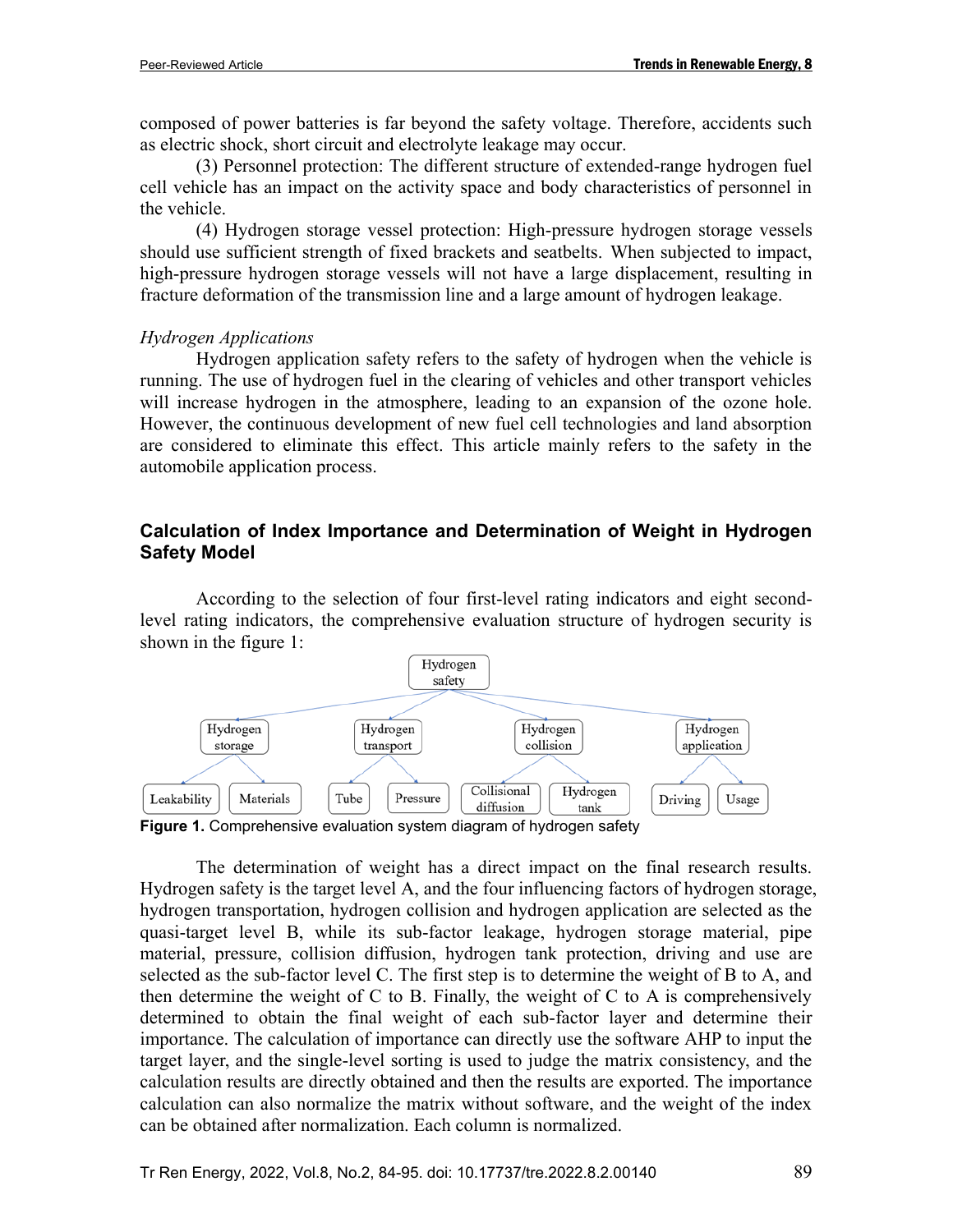In this paper, the sum product method is used to calculate, and the AHP results are used to make the index weight (Table 1).

| Table 1. First level index weight table |
|-----------------------------------------|
|-----------------------------------------|

| Hydrogen safety      | Hydrogen<br>storage | Hydrogen transport | Hydrogen<br>collision | Hydrogen application |
|----------------------|---------------------|--------------------|-----------------------|----------------------|
| Hydrogen storage     |                     |                    |                       |                      |
| Hydrogen transport   | /3                  |                    |                       |                      |
| Hydrogen collision   |                     | 1/3                |                       |                      |
| Hydrogen application |                     |                    | 1/3                   |                      |
| Single layer weights | 0.507               | 0.296              | 0.144                 | 0.053                |

The satisfaction judgment matrix is:

|                       |  |  | $A = \begin{bmatrix} 1 & 3 & 5 & 7 \\ 1/3 & 1 & 3 & 5 \\ 1/5 & 1/3 & 1 & 3 \\ 1/7 & 1/5 & 1/3 & 1 \end{bmatrix}$ $B_1 =$ | L <sub>0.143</sub>                                                                                                                                             | $\left[\begin{array}{ccc} 1 & 3 & 5 & 7 \ 0.333 & 1 & 3 & 5 \ 0.2 & 0.333 & 1 & 3 \ 0.143 & 0.2 & 0.333 & 1 \end{array}\right]$ |  |
|-----------------------|--|--|--------------------------------------------------------------------------------------------------------------------------|----------------------------------------------------------------------------------------------------------------------------------------------------------------|---------------------------------------------------------------------------------------------------------------------------------|--|
| Normalized processing |  |  |                                                                                                                          |                                                                                                                                                                |                                                                                                                                 |  |
|                       |  |  | $1 + 3 + 5 + 7$                                                                                                          |                                                                                                                                                                |                                                                                                                                 |  |
|                       |  |  |                                                                                                                          | $k_1 = \begin{bmatrix} 0.333 + 1 + 3 + 5 \\ 0.2 + 0.333 + 1 + 3 \\ 0.143 + 0.2 + 0.333 + 1 \end{bmatrix} = \begin{bmatrix} 16 \\ 9.333 \\ 4.533 \end{bmatrix}$ |                                                                                                                                 |  |
|                       |  |  |                                                                                                                          |                                                                                                                                                                |                                                                                                                                 |  |
|                       |  |  |                                                                                                                          |                                                                                                                                                                |                                                                                                                                 |  |
|                       |  |  | г0.5071                                                                                                                  |                                                                                                                                                                |                                                                                                                                 |  |
|                       |  |  |                                                                                                                          |                                                                                                                                                                |                                                                                                                                 |  |
|                       |  |  |                                                                                                                          |                                                                                                                                                                |                                                                                                                                 |  |
|                       |  |  |                                                                                                                          |                                                                                                                                                                |                                                                                                                                 |  |

The weight vector set of B<sub>1</sub> is K<sub>1</sub> = (0.507, 0.296, 0.144, 0.053). The above is the weight of target layer B to target layer A, and the weight of sub-factor layer C to target layer B can be obtained. Tables 2 - 5 are the weight for secondary indicators.

| <b>Table 2.</b> Weight of Hydrogen Storage        |                       |               |
|---------------------------------------------------|-----------------------|---------------|
| Hydrogen storage                                  | Leakability           | Materials     |
| Leakability                                       |                       |               |
| Materials                                         | 1/3                   |               |
| Single layer weights                              | 0.75                  | 0.25          |
| <b>Table 3.</b> Weight of hydrogen transportation |                       |               |
| Hydrogen transport                                | Tube                  | Pressure      |
| Tube                                              |                       | 4             |
|                                                   |                       |               |
| Pressure                                          | 1/4                   |               |
| Single layer weights                              | 0.8                   | 0.2           |
| Table 4. Weight of Hydrogen collision             |                       |               |
| Hydrogen collision                                | Collisional diffusion | Hydrogen tank |
| Collisional diffusion                             |                       |               |
| Hydrogen tank                                     | 1/2                   |               |
| Single layer weights                              | 0.667                 | 0.333         |
| Table 5. Weight of hydrogen application           |                       |               |
| Hydrogen application                              | <b>Driving</b>        | Usage         |
| Driving                                           |                       | 2             |
| Usage                                             | 1/2                   |               |
| Single layer weights                              | 0.667                 | 0333          |
|                                                   |                       |               |

**Table 2.** Weight of hydrogen storage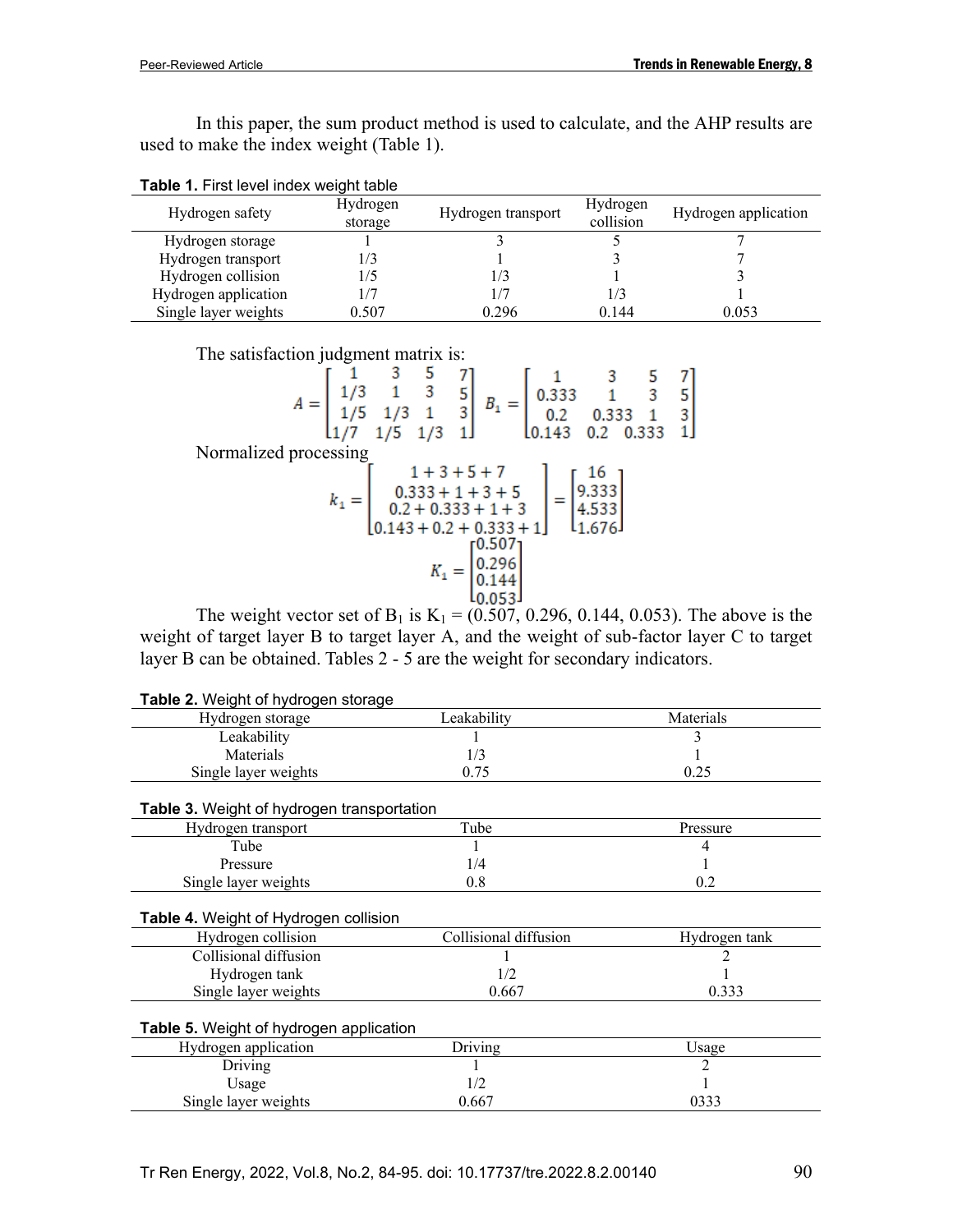The weight solving process of sub-factor layer C to target layer B is similar to that of target layer B to target layer A. In order to highlight the research focus, each weight vector set is given directly.

The weight vector set of hydrogen storage is:  $K_2 = (0.75, 0.25)$ ;

The weight vector set of hydrogen transportation is:  $K_3 = (0.8, 0.2)$ ;

The weight vector set of hydrogen collision is:  $K_4 = (0.667, 0.333)$ ;

The weight vector set of hydrogen application is:  $K_5 = (0.667, 0.333)$ ;

According to the weight of sub-factor layer C to target layer B and the weight of target layer B to target layer A, the weight of each sub-factor set C to target layer A can be determined. The results are shown in Table 6:

|                                           | <b>TUDIO 0.</b> TYOIGHT SUITHING Y TUDIO |                      |               |               |               |  |
|-------------------------------------------|------------------------------------------|----------------------|---------------|---------------|---------------|--|
| Target layer A                            | Quasi-target                             | The weight of        | Sub-factor C  | The weight of | The weight of |  |
|                                           | layer B                                  | $B$ in $A$           |               |               | $C$ in $A$    |  |
|                                           | Hydrogen                                 | Leakability<br>0.507 |               | 0.75          | 0.3803        |  |
|                                           | storage                                  |                      | Materials     | 0.25          | 0.1267        |  |
|                                           | Hydrogen                                 | 0.296                | Tube          | 0.8           | 0.2368        |  |
| Hydrogen<br>safety<br>evaluation<br>index | transport                                |                      | Pressure      | 0.2           | 0.0592        |  |
|                                           |                                          |                      | Collisional   | 0.667         | 0.0960        |  |
|                                           | Hydrogen<br>collision                    | 0.144                | diffusion     |               |               |  |
|                                           |                                          |                      | Hydrogen tank | 0.333         | 0.0480        |  |
|                                           | Hydrogen                                 |                      | Driving       | 0.667         | 0.0354        |  |
|                                           | application                              | 0.053                | Usage         | 0.333         | 0.0176        |  |
|                                           |                                          |                      |               |               |               |  |

#### **Table 6.** Weight summary table

### **Hydrogen Safety Level under Power Following Strategy**

This paper obtains the statistical results (Table 7) by consulting literature and online data, investigating the physical stores in Zhengzhou City, Henan Province, China, and simulating the model under the power following strategy.

|                       | Evaluation set |        |         |      |           |  |
|-----------------------|----------------|--------|---------|------|-----------|--|
|                       | Verv unsafe    | Unsafe | General | Safe | Very safe |  |
| Hydrogen storage      | 23             | 37     | 46      | 74   | 40        |  |
| Hydrogen transport    | 32             | 23     | 44      | 75   | 26        |  |
| Hydrogen collision    | 24             | 64     | 46      | 53   | 13        |  |
| Hydrogen application  | 11             | 39     | 68      | 23   | 59        |  |
| Leakability           | 30             | 44     | 52      | 39   | 35        |  |
| Materials             | 33             | 55     | 52      | 37   | 23        |  |
| Tube                  | 37             | 11     | 75      | 29   | 48        |  |
| Pressure              | 36             | 15     | 45      | 65   | 39        |  |
| Collisional diffusion | 45             | 62     | 48      | 33   | 12        |  |
| Hydrogen tank         | 25             | 48     | 35      | 69   | 23        |  |
| Driving               | 26             | 60     | 58      | 42   | 14        |  |
| Usage                 | 23             | 36     | 69      | 47   | 25        |  |

**Table 7.** The number of vehicles in each index under the power tracking strategy

The membership degree can be obtained by applying fuzzy mathematics method through quantitative indicators, as shown in Table 8: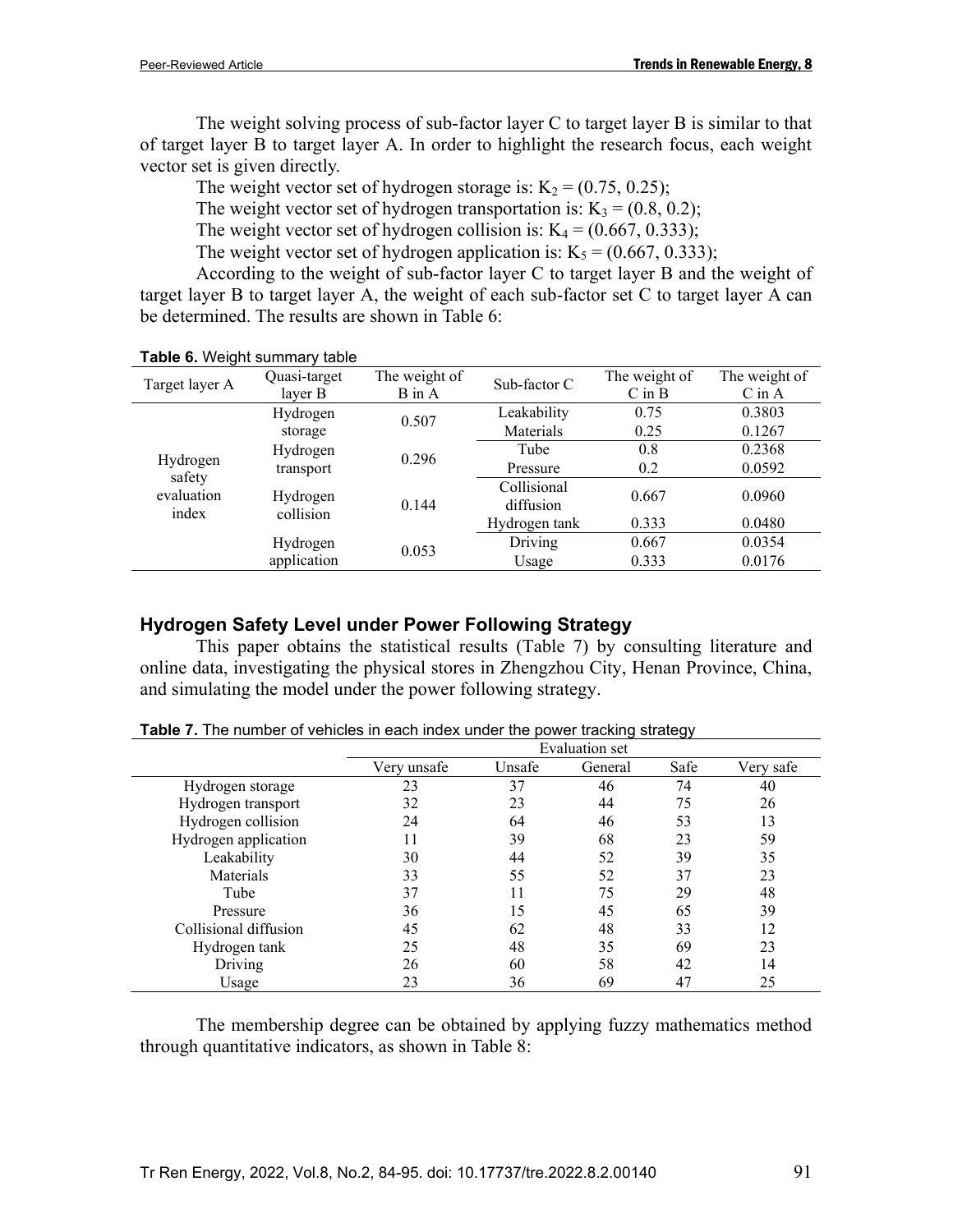|                       |             |        | Evaluation set |       |           |
|-----------------------|-------------|--------|----------------|-------|-----------|
|                       | Very unsafe | Unsafe | General        | Safe  | Very safe |
| Hydrogen storage      | 0.115       | 0.135  | 0.18           | 0.37  | 0.2       |
| Hydrogen transport    | 0.16        | 0.115  | 0.22           | 0.375 | 0.13      |
| Hydrogen collision    | 0.12        | 0.32   | 0.23           | 0.265 | 0.065     |
| Hydrogen application  | 0.055       | 0.195  | 0.34           | 0.115 | 0.295     |
| Leakability           | 0.15        | 0.22   | 0.26           | 0.195 | 0.175     |
| Materials             | 0.165       | 0.275  | 0.26           | 0.185 | 0.115     |
| Tube                  | 0.185       | 0.055  | 0.375          | 0.145 | 0.24      |
| Pressure              | 0.18        | 0.075  | 0.225          | 0.325 | 0.195     |
| Collisional diffusion | 0.225       | 0.31   | 0.24           | 0.165 | 0.06      |
| Hydrogen tank         | 0.125       | 0.24   | 0.175          | 0.345 | 0.115     |
| Driving               | 0.13        | 0.3    | 0.29           | 0.21  | 0.07      |
| Usage                 | 0.115       | 0.18   | 0.345          | 0.235 | 0.125     |

**Table 8.** The satisfaction evaluation set of each level index

According to Table 8, the single factor evaluation matrix  $R_1$  of hydrogen safety evaluation index can be obtained:

|  |  | $R_1 = \begin{bmatrix} 0.115 & 0.135 & 0.18 & 0.37 & 0.2 \\ 0.16 & 0.115 & 0.22 & 0.375 & 0.13 \\ 0.12 & 0.32 & 0.23 & 0.265 & 0.065 \\ 0.055 & 0.195 & 0.34 & 0.115 & 0.295 \end{bmatrix}$ |  |
|--|--|---------------------------------------------------------------------------------------------------------------------------------------------------------------------------------------------|--|
|  |  |                                                                                                                                                                                             |  |
|  |  |                                                                                                                                                                                             |  |

Similarly, the single factor evaluation matrix of hydrogen storage  $(R_2)$ , hydrogen transportation  $(R_3)$ , hydrogen collision  $(R_4)$  and hydrogen application  $(R_5)$  safety indicators can be obtained:

| 0.26 0.195 0<br>$\begin{array}{ccc}\n 0.26 & 0.195 & 0 \\  0.275 & 0.26 & 0.185 \\  0.055 & 0.375 & 0.1\n\end{array}$<br>18 0.075 0.225 0<br>0.24<br>[0.185]<br>0.24<br>[0.225]<br>0.175<br>0.24<br>0.345 | 0.15 |     |      |      | $0.175$ ] |  |
|-----------------------------------------------------------------------------------------------------------------------------------------------------------------------------------------------------------|------|-----|------|------|-----------|--|
|                                                                                                                                                                                                           |      |     |      |      |           |  |
|                                                                                                                                                                                                           |      |     |      |      |           |  |
|                                                                                                                                                                                                           | 0.13 | 0.3 | 0.29 | 0.21 | 0.07      |  |
| 0.345<br>0.235<br>0.18<br>safety level 1 evaluation is as follows:                                                                                                                                        |      |     |      |      |           |  |

The hydrogen safety level 1 evaluation is as follows:

|                                                                                                                                                                                             |  | $[0.115 \quad 0.135 \quad 0.18 \quad 0.37 \quad 0.2]$ |  |
|---------------------------------------------------------------------------------------------------------------------------------------------------------------------------------------------|--|-------------------------------------------------------|--|
| $K_1R_1 = (0.507, 0.296, 0.144, 0.053)$<br>$\begin{bmatrix} 0.16 & 0.115 & 0.22 & 0.375 & 0.13 \\ 0.12 & 0.32 & 0.23 & 0.265 & 0.065 \\ 0.055 & 0.195 & 0.34 & 0.115 & 0.295 \end{bmatrix}$ |  |                                                       |  |
|                                                                                                                                                                                             |  |                                                       |  |
|                                                                                                                                                                                             |  |                                                       |  |
| $(a + a + a + b + a + a + b + a + b + b)$                                                                                                                                                   |  |                                                       |  |

 $= (0.1259, 0.1589, 0.2075, 0.428, 0.1649)$ 

Hydrogen storage:

$$
K_2 R_2 = (0.75, 0.25) \begin{bmatrix} 0.15 & 0.22 & 0.26 & 0.195 & 0.175 \\ 0.165 & 0.275 & 0.26 & 0.185 & 0.115 \end{bmatrix}
$$
  
= (0.154, 0.234, 0.26, 0.193, 0.16)

Hydrogen transport:

$$
K_3 R_3 = (0.8, 0.2) \begin{bmatrix} 0.185 & 0.055 & 0.375 & 0.145 & 0.24 \\ 0.18 & 0.075 & 0.225 & 0.325 & 0.195 \end{bmatrix}
$$
  
= (0.184, 0.059, 0.181, 0.345, 0.231)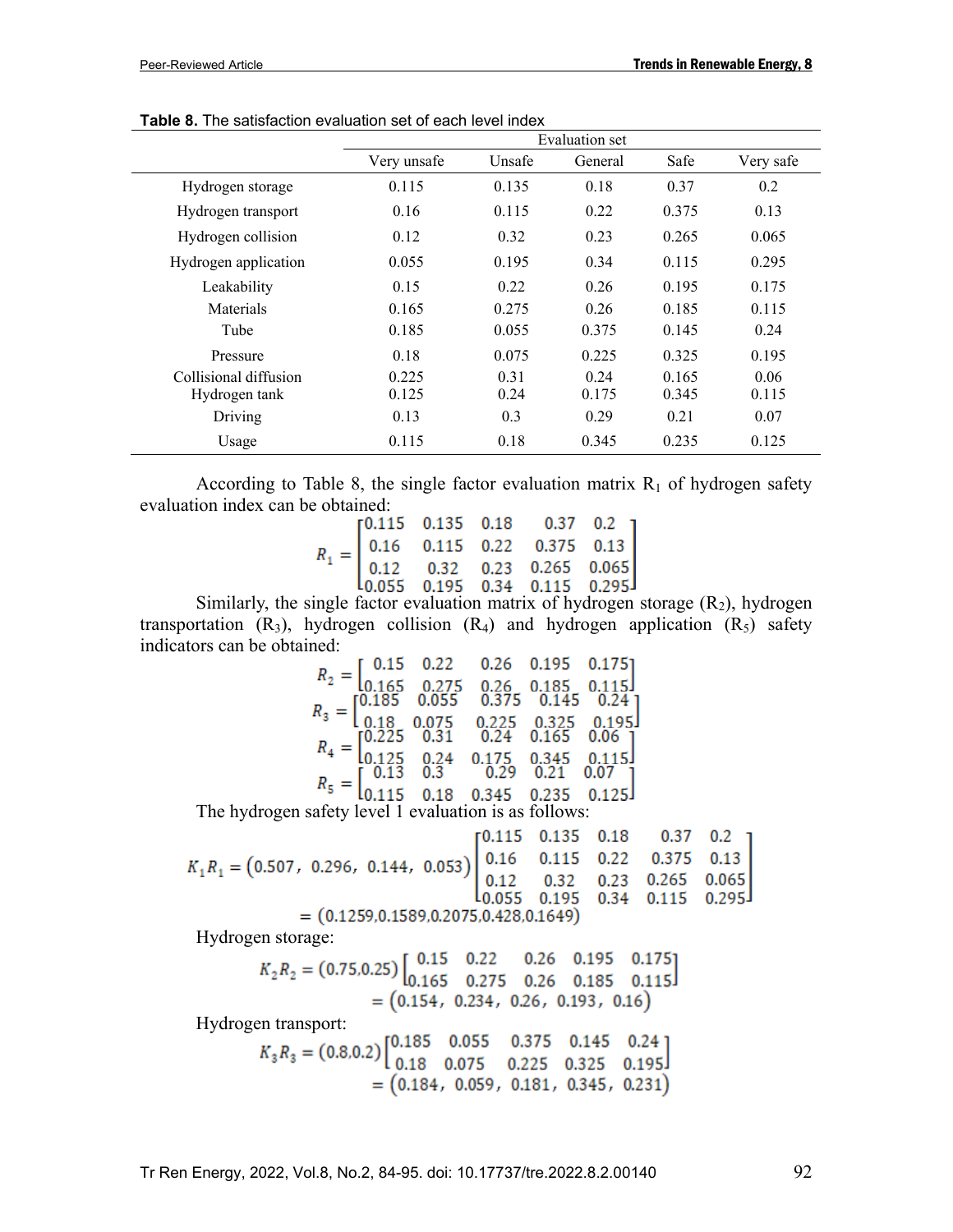Hydrogen collision:

$$
K_4R_4 = (0.667, 0.333) \begin{bmatrix} 0.225 & 0.31 & 0.24 & 0.165 & 0.06 \\ 0.125 & 0.24 & 0.175 & 0.345 & 0.115 \end{bmatrix}
$$
  
= (0.192, 0.287, 0.218, 0.225, 0.078)

Hydrogen application:<br> $K_5 R_5 = (0.667, 0.333) \begin{bmatrix} 0.13 & 0.3 & 0.29 & 0.21 & 0.07 \\ 0.15 & 0.18 & 0.345 & 0.235 & 0.125 \end{bmatrix}$  $=(0.125, 0.26, 0.308, 0.218, 0.085)$ 

According to the principle of maximum membership degree and the first-level fuzzy evaluation, under the power following strategy, the membership degree of hydrogen storage index corresponding to "general" is the highest with a value of 0.26. The membership degree of hydrogen transport index corresponding to "safety" is the highest, which is 0.345. The membership degree of hydrogen collision safety corresponding to "unsafe" is the highest, which is 0.287. The membership degree of hydrogen application corresponding to "general" is the highest with a value 0.308.

According to the secondary fuzzy comprehensive evaluation matrix:<br>[0.154 0.234 0.260 0.193 0.160]

 $B = (0.507, 0.296, 0.144, 0.053) \begin{bmatrix} 0.151 & 0.251 & 0.250 & 0.155 & 0.150 \\ 0.184 & 0.059 & 0.181 & 0.345 & 0.231 \\ 0.192 & 0.287 & 0.218 & 0.225 & 0.078 \end{bmatrix}$  $\begin{bmatrix} 0.125 & 0.260 & 0.308 & 0.218 & 0.085 \end{bmatrix}$  $=(0.1654, 0.1922, 0.2353, 0.2407, 0.168)$ 

From the comprehensive evaluation matrix B, it can be seen that the value of "relatively safe" is 0.2407, which is the maximum value, and the value of "general" is 0.2353, which is second only to the maximum value. The evaluation of hydrogen storage index is general, the evaluation of hydrogen transportation index is safe, the evaluation of hydrogen collision safety index is unsafe, and the evaluation of hydrogen application index is general safety. Therefore, the comprehensive evaluation of hydrogen safety under power following strategy is "relatively safe" and tends to "general safety".

### **CONCLUSIONS**

(1) According to the linear correlation, four first-level evaluation indexes and eight second-level evaluation indexes affecting the hydrogen safety level are determined to establish the structural system.

(2) The selected evaluation indexes are stratified by objectives, and the judgment matrix is constructed. The root method is used to obtain the feature vector of the judgment matrix. The consistency test is used to calculate the weight of the second level. Finally, the hydrogen safety evaluation model is constructed.

(3) The hydrogen safety evaluation model is constructed by using the analytic hierarchy process, and the software simulation and the investigation results of the physical store are analyzed. Finally, the hydrogen safety level under the power following strategy is determined to be relatively safe and biased towards general safety.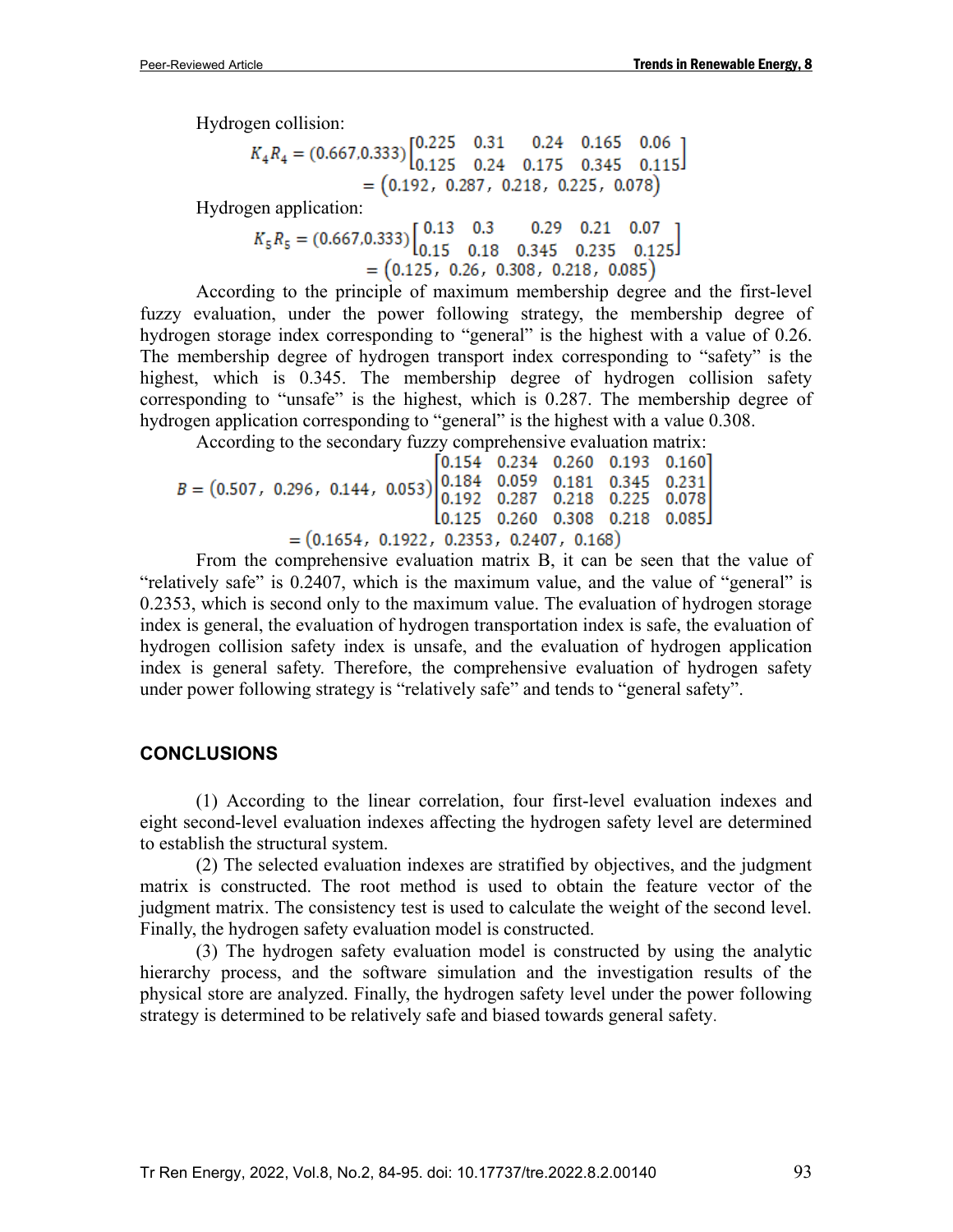### **Acknowledgements**

This research was supported by Special support plan for high-level talents of Henan Province-"ZHONGYUAN Thousand Talent Program (ZYQR201810075), and "ZHONGYUAN Talent Program" (ZYYCYU202012112).

### **CONFLICTS OF INTEREST**

The authors declare that there is no conflict of interests regarding the publication of this paper.

## **REFERENCES**

- [1] BP p.l.c. (2019). *BP Statistical Review of World Energy 2019: an unsustainable path* [https://www.bp.com/en/global/corporate/news-and-insights/press-releases/bp](https://www.bp.com/en/global/corporate/news-and-insights/press-releases/bp-statistical-review-of-world-energy-2019.html)[statistical-review-of-world-energy-2019.html](https://www.bp.com/en/global/corporate/news-and-insights/press-releases/bp-statistical-review-of-world-energy-2019.html) (accessed on 3/22/2022)
- [2] Peng, L., Liu, F., Zhou, M., Li, M., Zhang, Q., and Denise, L. (2021). Alternativeenergy-vehicles deployment delivers climate, air quality, and health co-benefits when coupled with decarbonizing power generation in China. *One Earth*, 4(08), 1127-1140. DOI:<https://doi.org/10.1016/j.oneear.2021.07.007>
- [3] Chen, Z., Zhang, T., Wang, X., Chen, H., Geng, L., and Zhang, T. (2021). A comparative study of combustion performance and emissions of dual-fuel engines fueled with natural gas/methanol and natural gas/gasoline. *Energy*, 237, 121586. DOI:<https://doi.org/10.1016/j.energy.2021.121586>
- [4] Karthikeyan, S., and Periyasamy, M. (2021). Impact on the power and performance of an internal combustion engine using hydrogen. *Materials Today: Proceedings*. DOI:<https://doi.org/10.1016/j.matpr.2021.02.356>
- [5] Gürsel, Ş., and Mert, A.Ö. (2022). Experimental and numerical study of energy and thermal management system for a hydrogen fuel cell-battery hybrid electric vehicle. *Energy*, 28(B), 121794. DOI:<https://doi.org/10.1016/j.energy.2021.121794>
- [6] Tang, Q., Yang, Y., Luo, C., Yang, Z., and Fu, C. (2022). A novel electro-hydraulic compound braking system coordinated control strategy for a four-wheel-drive pure electric vehicle driven by dual motors. *Energy*, 241, 122750. DOI: <https://doi.org/10.1016/j.energy.2021.122750>
- [7] Nuthan Prasad, B. S., Pandey, J. K., and Kumar, G. N. (2020). Impact of changing compression ratio on engine characteristics of an SI engine fueled with equi-volume blend of methanol and gasoline. *Energy*, 191, 116605. DOI: <https://doi.org/10.1016/j.energy.2019.116605>
- [8] Verma, A., Dugala, N. S., and Singh, S. (2022). Experimental investigations on the performance of SI engine with Ethanol-Premium gasoline blends. *Materials Today: Proceedings*, 48, 1224-1231. DOI:<https://doi.org/10.1016/j.matpr.2021.08.255>
- [9] Qin, G., Zhang, M., Yan, Q., Xu, C., and Daniel, M.K. (2021). Comprehensive evaluation of regional energy internet using a fuzzy analytic hierarchy process based on cloud model: A case in China. *Energy*, 228, 120569. DOI: <https://doi.org/10.1016/j.energy.2021.120569>